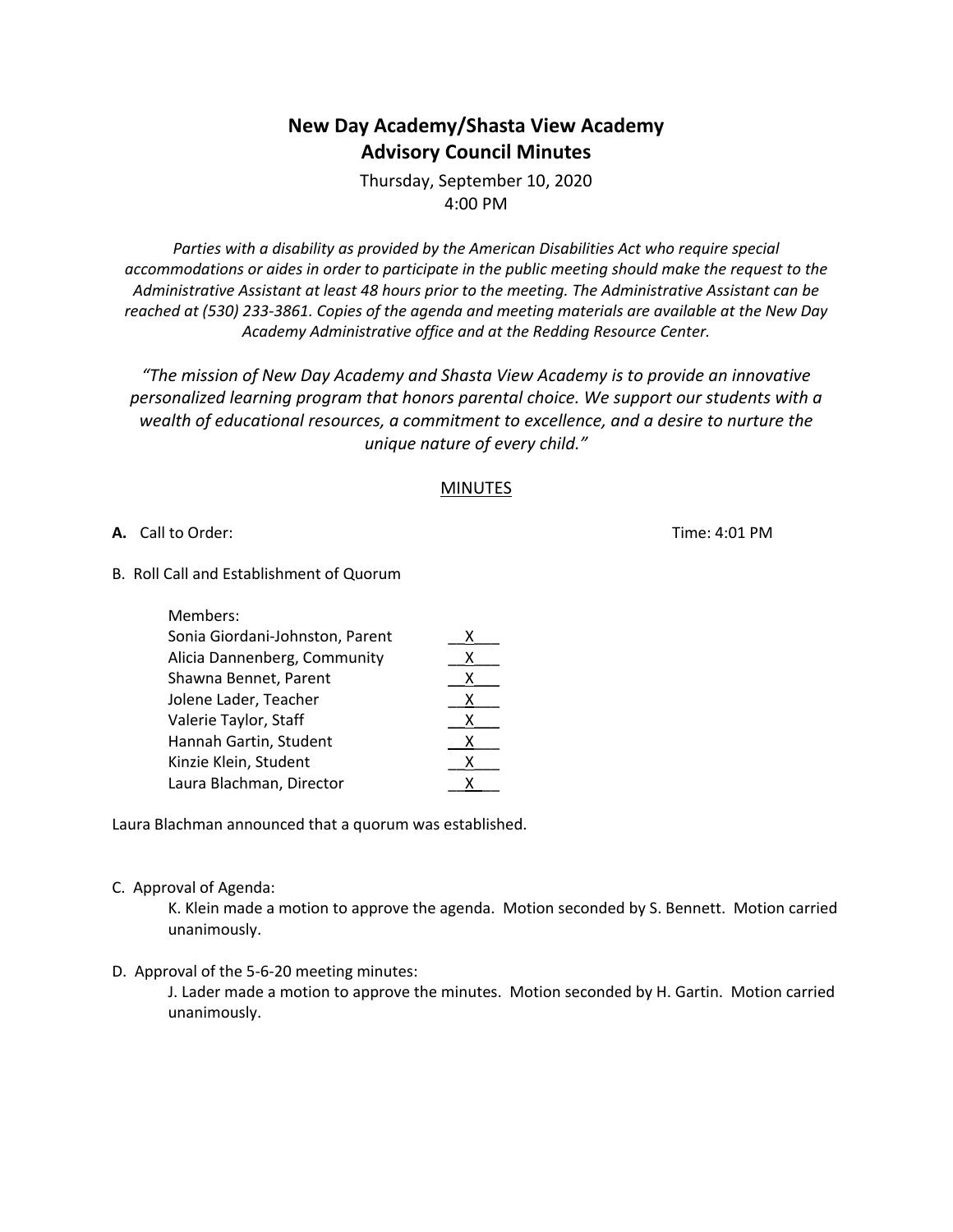#### **E.** Discussion Items:

#### **1 Council membership for the 2020-2021 school year:**

The council discussed membership for the 2020-2021 school year. All members would like to stay on the council for 2020-2021.

## **2 Director's report for NDA/SVA:**

Laura reported that NDA will be open in the 20-21 school year due to AB98. AB98 drastically altered the LCFF funding model leaving our organization with a deficit of \$4,000,000 in the 20-21 school year. The closure reversal of NDA reinstated those funds. We hope to be able to close NDA at the end of the 20-21 year if the traditional funding model is used. Enrollment for NDA is currently 110 and SVA is 393. We hope to maintain enrollment numbers equivalent to the 19-20 school year.

Staffing – new positions in the 20-21 school year includes a Math Specialist, 1 full time and one part time Speech and Language Pathologist, part time Special Ed Teacher, part time School Psychologist, and a part time School Nurse. No changes to teacher or classified staff.

## **3 COVID-19 Guidelines and Protocols:**

We are dedicated to following the current COVID-19 guidelines and protocols. Valerie, Jolene are assigned the role of liaison for our organization and are staying up to date with information updates from Shasta County Health Department. The symptom self-screener is an important tool to be sure people are not coming to our sites when they are sick. Laura reported that teachers can meet families outside wearing masks and using social distancing measures or virtually. While this is not the preferred method of interaction, most families understand the need for the protocols and are cooperative. Special education services are being offered in person as needed and requested by the parent using masks, shields, and plexiglass screens.

## **4 Site use for the 20-21 school year:**

The council discussed current use of Mtn. View Middle School classrooms and Innsbruck. At this time, no on site classes are being offered. Innsbruck is being used for special education services and tutoring using health and safety protocols. The admin team will reevaluate using classrooms for instruction after the first semester.

## **5 NDA and SVA's Learning Continuity and Attendance Plans:**

The council reviewed the Learning Continuity and Attendance Plans for both schools. The council agreed that the documents properly evaluate and communicate the school plans for the 20-21 school year.

## **6 NDA and SVA's School Plan for Student Achievement (SPSA):**

Laura explained what the SPSA is used for and the group reviewed the documents for NDA and SVA. The group agreed that they should be approved and submitted.

## **7 i-Ready Assessment for Fall 2020:**

Laura reported that each teacher is responsible for their student's i-Ready assessments this fall. If students are not able to complete the assessment at home or with their assigned teacher due to internet issues, Jolene will arrange an opportunity to test at one of our sites. The group agreed that this plan is appropriate given the current COVID-19 restrictions.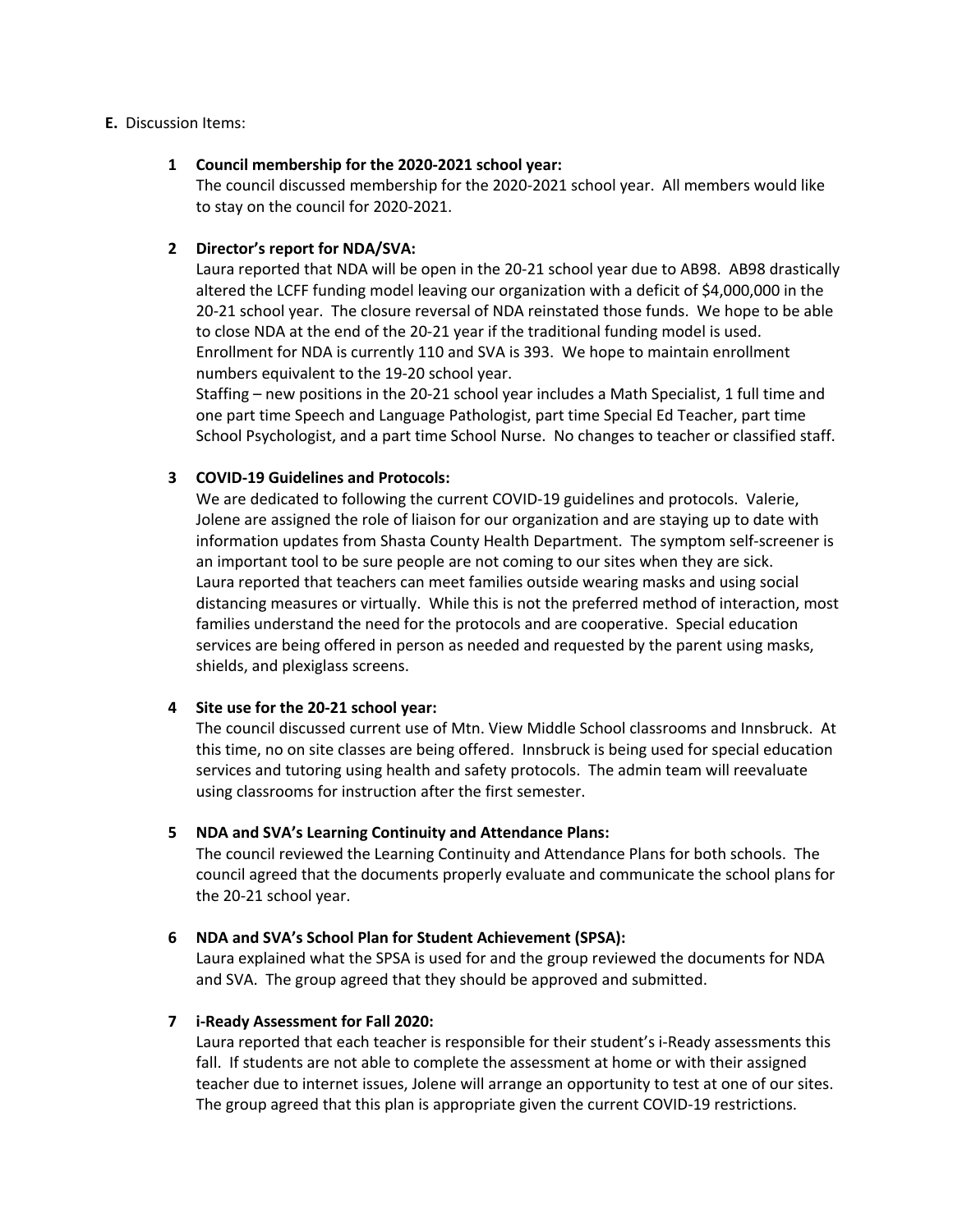**8 Supplementary classes, field trips and activities planned for the 20-21 School Year**: The council discussed the option of offering virtual supplementary classes in the fall semester. Options included writing by grade level, math, drama/music, Earth Science, and computer skills. The council agreed that these are good options but members agree that in person instruction should begin as soon as COVID-19 guidelines allow students to be on site. The group agreed that field trips are not an option at this time.

## **F. Action Items:**

1. Approve/Disapprove proposed Shasta View Academy School Plan for Student Achievement for the 2020-2021 school year.

The Council voted to approve the SVA School Plan for Student Achievement.

VY / SB \_\_\_\_ Bennett \_Y \_\_ Lader Y \_\_ Taylor \_Y \_\_ Klein Y Motion Second Gartin  $Y_$  Johnston Y Dannenburg Y

The motion carried unanimously.

2. Approve/Disapprove proposed New Day Academy School Plan for Student Achievement for the 2020-2021 school year.

The Council voted unanimously to approve the NDA School Plan for Student Achievement.

| VY / SB       |  | Bennett Y Lader Y Taylor Y |                                  | Klein Y |
|---------------|--|----------------------------|----------------------------------|---------|
| Motion Second |  |                            | Gartin Y Johnston Y Dannenburg Y |         |

The motion carried unanimously.

3. Approve/Disapprove proposed advisory council membership for 2020-2021 school year. The council will consider and may take action to approve council membership for the 2020-2021 school year to include: Sonia Giordani-Johnston, Alicia Dannenberg, Shawna Bennet, Jolene Lader, Valerie Taylor, Hannah Gartin, Kinzie Klein, Laura Blachman.

JL / VT Bennett \_\_Y\_\_ Lader \_Y\_\_ Taylor\_\_Y Klein Y Motion Second Gartin Y Johnston Y Dannenburg Y

The motion carried unanimously.

## **G. Items for Next Meeting Agenda**

- 1. State assessment
- 2. COVID-19
- 3. i-Ready Assessment

## **H. Adjournment**

Motion was made by H. Gartin to adjourn the meeting at 6:02 PM. Motion seconded by K. Klein. Motion carries unanimously.